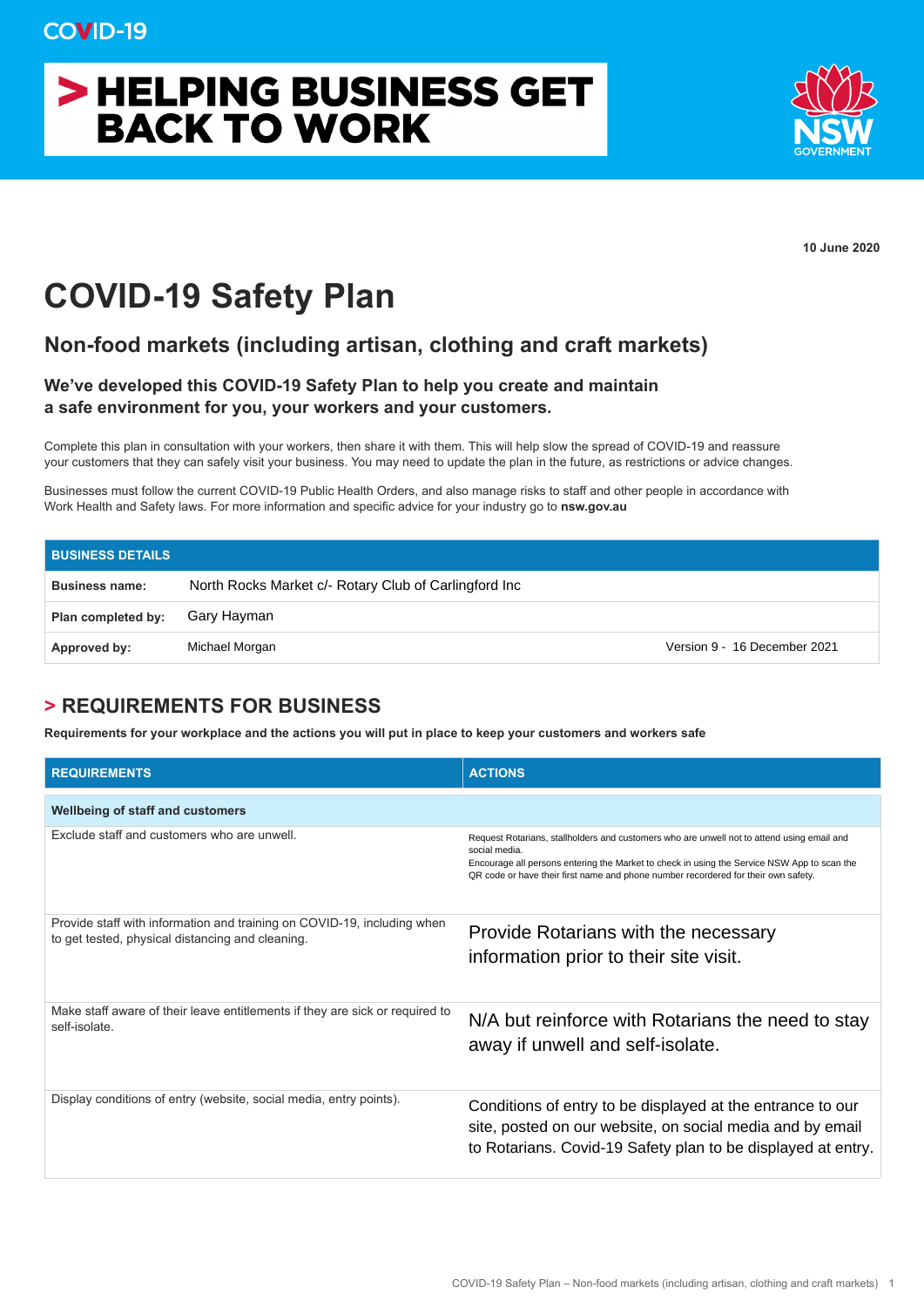| <b>REQUIREMENTS</b>                                                                                                                                                                                                                                                        | <b>ACTIONS</b>                                                                                                                                                                                                                                                                           |  |  |  |
|----------------------------------------------------------------------------------------------------------------------------------------------------------------------------------------------------------------------------------------------------------------------------|------------------------------------------------------------------------------------------------------------------------------------------------------------------------------------------------------------------------------------------------------------------------------------------|--|--|--|
| <b>Physical distancing</b>                                                                                                                                                                                                                                                 |                                                                                                                                                                                                                                                                                          |  |  |  |
| Calculate the floor area of the market space to determine the maximum<br>number of people who can safely occupy the space (one person per<br>4 square metres). Consider displaying signage at entrances with the<br>maximum safe capacity to manage customer expectations. | The area used for our outdoor Market is more than 4200 square<br>metres. We do not anticipate more than 200 persons on site at<br>any one time (ie one person per 21 square metres).                                                                                                     |  |  |  |
| Put plans and systems in place to monitor and control the number of<br>people on site at any given time to allow for physical distancing.                                                                                                                                  | We have the facility to monitor the number of<br>people on site at any time if required.                                                                                                                                                                                                 |  |  |  |
| Consider strategies to avoid congregation at entrances and exits.                                                                                                                                                                                                          | We will limit the number of Rotarians at the main entrance and<br>upon arrival will encourage customers to spread themselves out<br>whilst exercising social distancing once they have signed in.<br>Erect social distancing signage at main entrance & bathrooms.                       |  |  |  |
| Develop strategies to control the flow of crowds, such as separate entry<br>and exit points and uni-directional marking on the ground.                                                                                                                                     | Entry by left hand side of stairs at main entrance. Exit by right hand side of<br>stairs at main entrance. Ramp to be used by those who need it. Dividing<br>line using bunting to be placed by Rotarians. Vehicular gate to be closed to<br>customers. No parking on site by customers. |  |  |  |
| Develop strategies to reduce crowding wherever possible, such as<br>markers on the floor where people are asked to queue.                                                                                                                                                  | Request stallholders to assist Rotarians in<br>maintaining social distancing. Place markers at<br>entrance where people queue to sign in.                                                                                                                                                |  |  |  |
| Consider barriers or other controls to ensure staff and visitors at<br>interaction points stay at a safe distance, or are separated by a barrier<br>such as a rope, table or service counter.                                                                              | Erect barrier at main entrance. Roving Rotarians<br>to monitor.                                                                                                                                                                                                                          |  |  |  |
| Consider strategies to avoid crowding if entertainers are performing.                                                                                                                                                                                                      | Operate initially without entertainers until<br>restrictions ease.                                                                                                                                                                                                                       |  |  |  |
| Encourage workers to stay at stalls and to avoid interactions between stall<br>workers (including at meal breaks), where reasonably practical.                                                                                                                             | Maintain 2.6m (one car space width) between<br>stalls where possible.                                                                                                                                                                                                                    |  |  |  |
| If seating is required, move or remove seating to comply with 1.5 metres<br>of physical distance.                                                                                                                                                                          | Limit seating at our food stalls to comply with<br>1.5m of physical distancing.                                                                                                                                                                                                          |  |  |  |
| Review regular deliveries and request contactless delivery and invoicing<br>where practical.                                                                                                                                                                               | Suggest that customers touch only the goods<br>they intend to purchase.                                                                                                                                                                                                                  |  |  |  |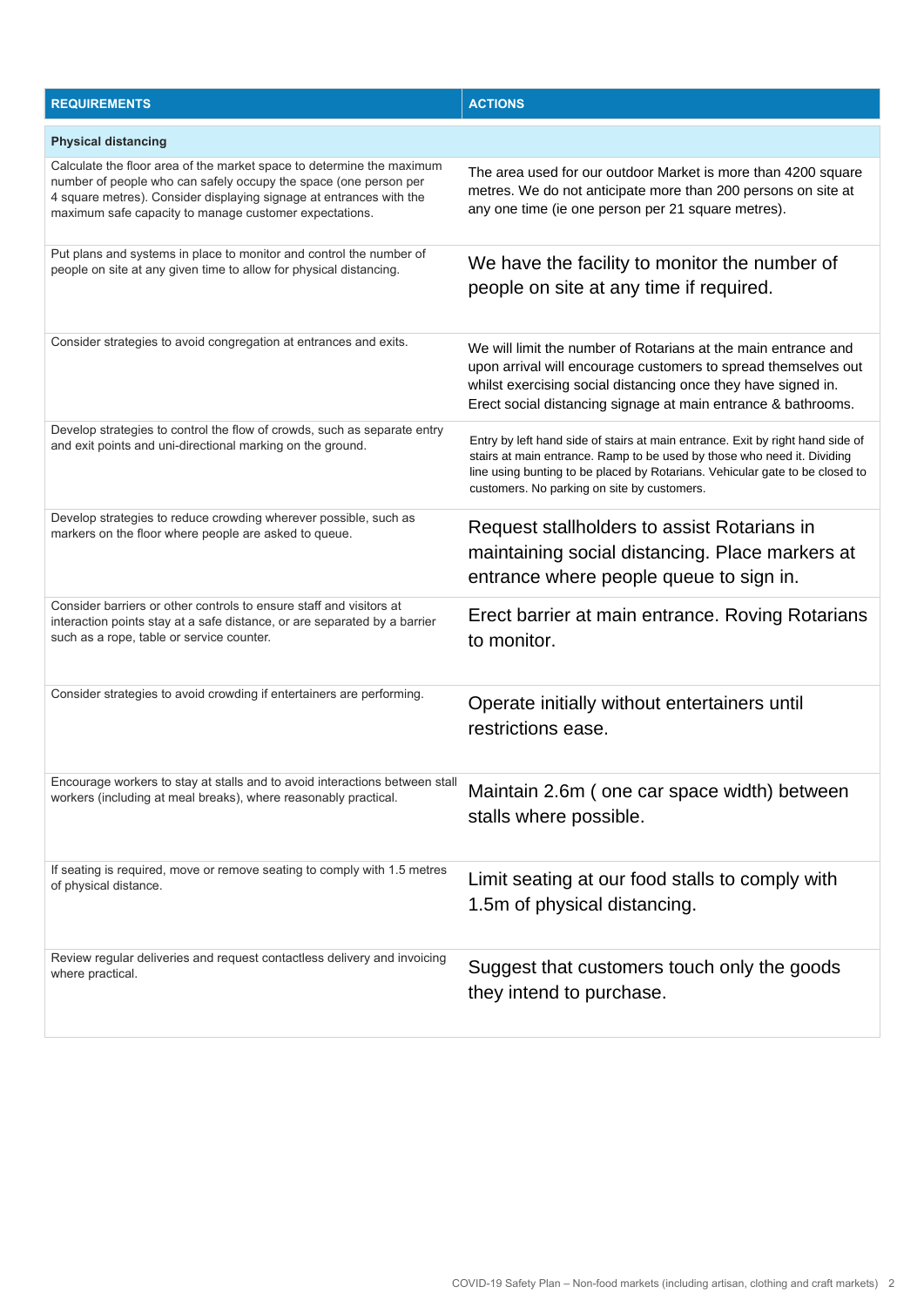| <b>REQUIREMENTS</b>                                                                                                                                                                                                                                                                   | <b>ACTIONS</b>                                                                                                                                                                                                     |
|---------------------------------------------------------------------------------------------------------------------------------------------------------------------------------------------------------------------------------------------------------------------------------------|--------------------------------------------------------------------------------------------------------------------------------------------------------------------------------------------------------------------|
| <b>Hygiene and cleaning</b>                                                                                                                                                                                                                                                           |                                                                                                                                                                                                                    |
| Adopt good hand hygiene practices.                                                                                                                                                                                                                                                    | Suggest that each stall holder to have their own<br>supply of hand sanitizer to be used after each<br>transaction.                                                                                                 |
| Provide hand sanitiser at multiple locations throughout the marketplace,<br>including entry and exit points.                                                                                                                                                                          | Hand sanitizer will also be supplied at the entry<br>and exit points.                                                                                                                                              |
| Ensure bathrooms are well stocked with hand soap and paper towels.                                                                                                                                                                                                                    | Leave main entrance door to bathrooms open.<br>Erect handwashing signage in bathrooms.                                                                                                                             |
| Clean indoor hard surface areas frequented by staff or customers at<br>least daily with detergent or disinfectant. Clean frequently touched areas<br>and surfaces, including tables, several times per day with a detergent or<br>disinfectant solution or wipe.                      | Clean bathroom door handles, taps, toilet buttons and<br>toilet seats together with hand rails on steps every 1 to 2<br>hours using Instrument Grade Disinfectant.                                                 |
| Disinfectant solutions need to be maintained at an appropriate strength<br>and used in accordance with the manufacturers' instructions.                                                                                                                                               | Use appropriate strength disinfectant Instrumax<br>Pink product Instrument Grade.                                                                                                                                  |
| If items are to be viewed, encourage visual inspection where practical.<br>Provide hand washing facilities or hand sanitiser for customers to use<br>before and after handling objects. Have detergent or disinfectant wipes<br>available to wipe objects regularly, where practical. | Encourage visual inspection. Encourage each<br>stall holder to have their own supply of hand<br>sanitizer to be used after each transaction.                                                                       |
| Consider removing printed pamphlets, and instead providing relevant<br>information through digital channels such as email or website.                                                                                                                                                 | Market flyers only to be used when necessary.<br>Conditions of entry to be posted on our website,<br>on social media and by email to Rotarians.                                                                    |
| Limit the use of cash transactions by encouraging contactless<br>payment options.                                                                                                                                                                                                     | Encourage stall holders to limit contact with<br>cash transactions.                                                                                                                                                |
| If entry ticketing is required, consider electronic methods.                                                                                                                                                                                                                          | Entry by donation directly into a container.<br>Stallholders' receipts to be placed on a table to<br>minimise hand to hand contact.                                                                                |
| Staff are to wear gloves when cleaning and wash hands thoroughly<br>before and after with soap and water.                                                                                                                                                                             | Disposable gloves to be supplied to Rotarians for cleaning<br>purposes. Masks to be provided to Rotarians with the<br>recommendation they be worn when in situations where physical<br>distancing is not possible. |
| Ensure, where practical, kiosks or any food service venues consider<br>the physical distancing and hygiene and cleaning advice in the NSW<br>COVID-19 Safety Plan for Restaurants and cafes.                                                                                          | Advise our 2 food service venues to follow the<br>requirements in the NSW Covid-19 Safety Plan<br>for Restaurants and Cafes.                                                                                       |
| Clean cutlery and tableware with detergent and hot water, or with a<br>commercial grade dishwasher if available.                                                                                                                                                                      | No cutlery to be used. Food service stallholders<br>to clean their own tableware appropriately.                                                                                                                    |